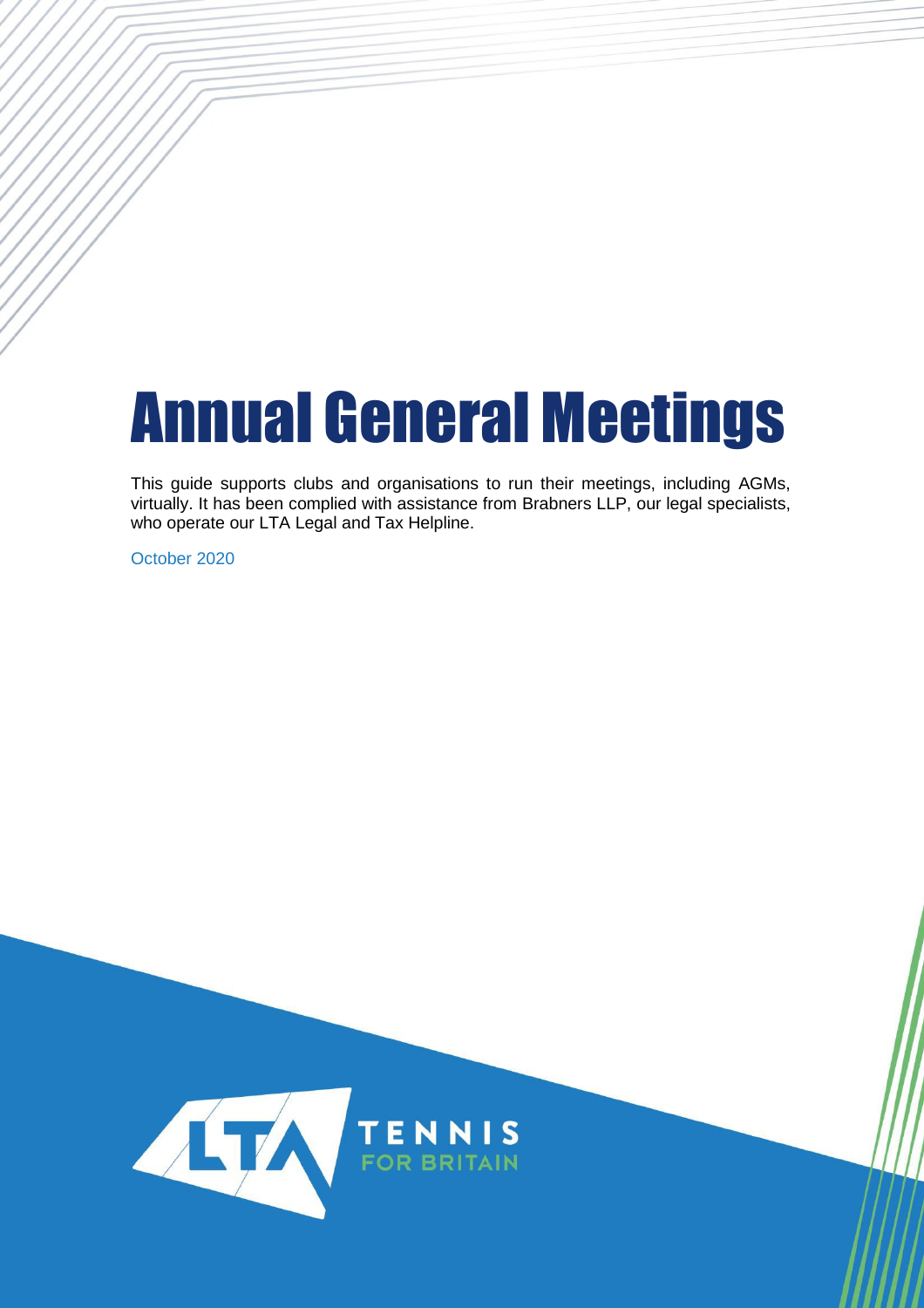# ANNUAL GENERAL MEETINGS

## CORPORATE INSOLVENCY AND GOVERNANCE ACT 2020 (CIGA)

The Corporate Insolvency and Governance Act 2020 (CIGA) confirms the position of AGMs during the pandemic.

However, the company's articles will also need to be checked.

Firstly, in relation to the reference to CIGA with regards to holding physical meetings:

- CIGA includes provisions concerning the conduct of certain meetings of companies and other qualifying bodies due to take place on or after 26 March 2020 and on or before 30 September 2020 (the Relevant Period). The provisions are intended to ensure that such meetings can be held in a manner consistent with the need to prevent the spread of COVID-19.
- Paragraph 5 of Schedule 14 of the CIGA permits such a company to extend the period within which it must hold an AGM, with the effect that it will be given until the end of the Relevant Period to hold the meeting. Paragraph 5(5) of the CIGA provides that if a company is or was subject to a duty to hold a general meeting as its AGM (including any duty to hold a general meeting at which the company's annual accounts and reports are laid), during the Relevant Period, that provision is to be read as if it imposed (and had always imposed) a duty on the company to hold the meeting by 30 September 2020.
- In addition, paragraph 6 of Schedule 14 of the CIGA empowers the Secretary of State to make additional regulations to deal with any AGMs or accounts meetings that are required to be held during a period that overlaps to any extent with the Relevant Period. However, the CIGA provides that any such additional regulations may not be used to extend the period for holding an AGM or accounts meeting by more than 8 months.
- While the CA 2006 does not require a private company to hold an AGM, it must do so if its articles so provide and, if so, must hold it in accordance with the specified requirements. As a private company is a "qualifying body" for the purposes of Schedule 14 of the CIGA, the provisions of paragraphs 5 and 6 have equal application for such companies. So, a private company will also benefit from the ability to extend the period during which it must hold its AGM, if required, notwithstanding any deadline specified in its constitution.

With regards to holding a meeting virtually:

Nothing in Part 13 of the CA 2006 precludes electronic meetings, provided those persons who are not present together at the same place may by electronic means attend, speak and vote at it (section 360A, CA 2006). This would include holding meetings by telephone. However, the articles should be checked to ensure that the articles do not, in any way, restrict the holding of meetings electronically.

 Depending on the availability of suitable technology, it may be possible to change the meeting to a hybrid meeting (such that a physical meeting is convened with the minimum quorum, with other shareholders able to